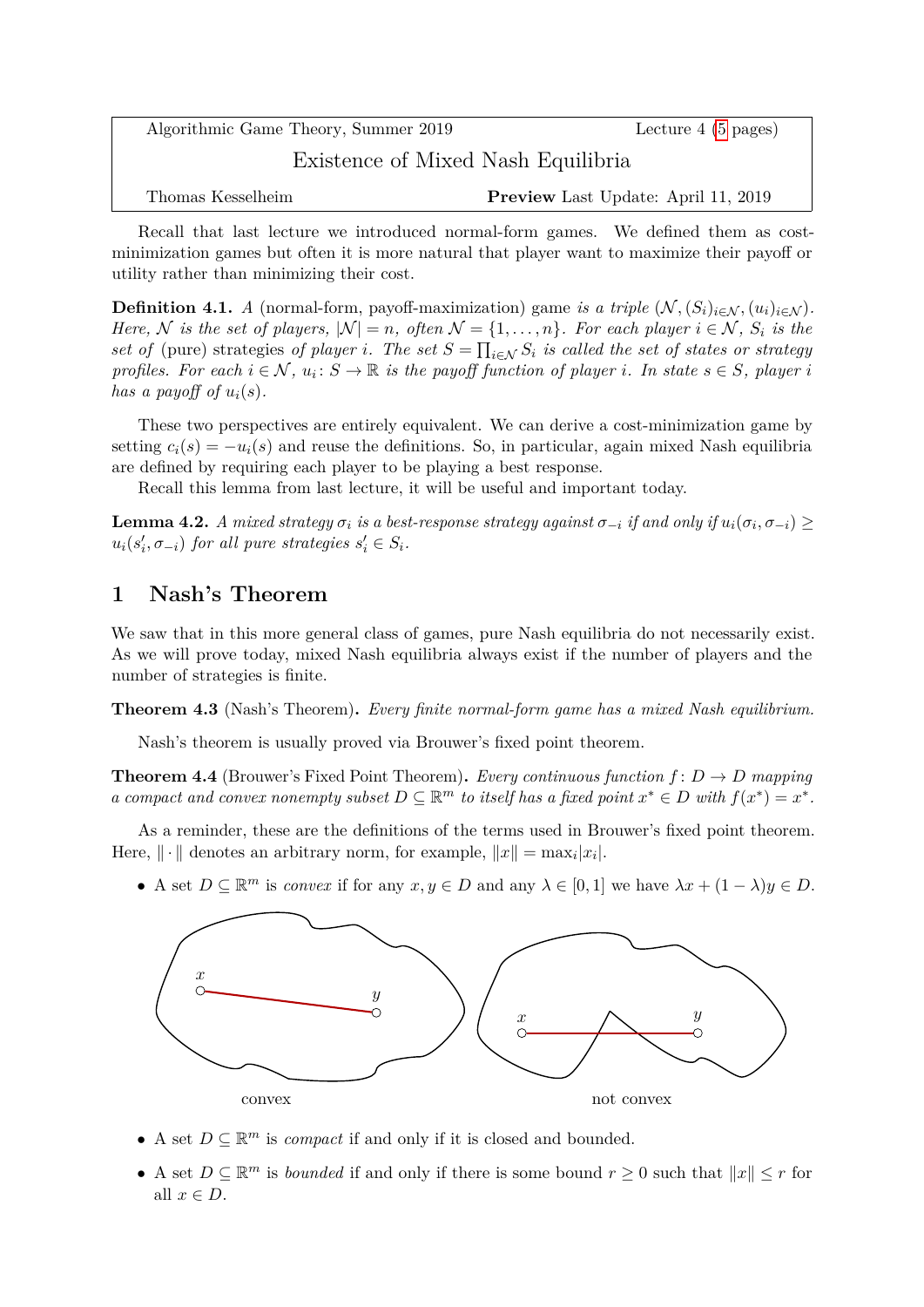- [0*,* 1] is closed and bounded
- (0*,* 1] is not closed but bounded
- $[0, \infty)$  is closed and unbounded
- A function  $f: D \to \mathbb{R}^m$  is *continuous at a point*  $x \in D$  if for all  $\epsilon > 0$ , there exists  $\delta > 0$ , such that for all  $y \in D$ : If  $||x - y|| < \delta$  then  $||f(x) - f(y)|| < \epsilon$ . *f* is called *continuous* if it is continuous at every point  $x \in D$ .

There is an equivalent formulation of Brouwer's fixed point theorem in one dimension: For all  $a, b \in \mathbb{R}$ ,  $a < b$ , every continuous function  $f : [a, b] \rightarrow [a, b]$  has a fixed point.



*Proof of Theorem [4.3.](#page-0-0)* Consider a finite normal form game. Without loss of generality we assume it to be a payoff-maximization game. Let  $\mathcal{N} = \{1, \ldots, n\}$ ,  $S_i = \{1, \ldots, m_i\}$ . So the set of mixed states *X* can be considered a subset of  $\mathbb{R}^m$  with  $m = \sum_{i=1}^n m_i$ .

Exercise: Show that *X* is convex and compact.

We will define a function  $f: X \to X$  that transforms a mixed strategy profile into another mixed strategy profile. The fixed points of *f* are shown to be the mixed Nash equilibria of the game.

For mixed state *x* and for  $i \in \mathcal{N}$  and  $j \in S_i$ , let

$$
\phi_{i,j}(x) = \max\{0, u_i(j, x_{-i}) - u_i(x)\} .
$$

So,  $\phi_{i,j}(x)$  is the amount by which player *i*'s payoff would increase when unilaterally moving from  $x$  to  $j$  if this quantity is positive, otherwise it is 0. Observe that  $u_i$  is a continuous function as it is defined as  $u_i(x) = \sum_{s_1=1}^{m_1} \cdots \sum_{s_n=1}^{m_n} x_{1,s_1} \ldots x_{n,s_n} u_i(s)$ . Therefore  $\phi_{i,j}$  is also continuous.

Observe that by Lemma [4.2](#page-0-1) a mixed state *x* is a Nash equilibrium if and only if  $\phi_{i,j}(x) = 0$ for all  $i = 1, ..., n, j = 1, ..., m_i$ .

Define  $f: X \to X$  with  $f(x) = x' = (x'_{1,1}, ..., x'_{n,m_n})$  by

$$
x'_{i,j} = \frac{x_{i,j} + \phi_{i,j}(x)}{1 + \sum_{k=1}^{m_i} \phi_{i,k}(x)}
$$

for all  $i = 1, ..., n$  and  $j = 1, ..., m_i$ .

Observe that  $x' \in X$ . That means,  $f: X \to X$  is well defined. Furthermore, f is continuous because each  $\phi_{i,j}$  is. Therefore, by Theorem [4.4,](#page-0-2) *f* has a fixed point, i.e., there is a point  $x^* \in X$ such that  $f(x^*) = x^*$ .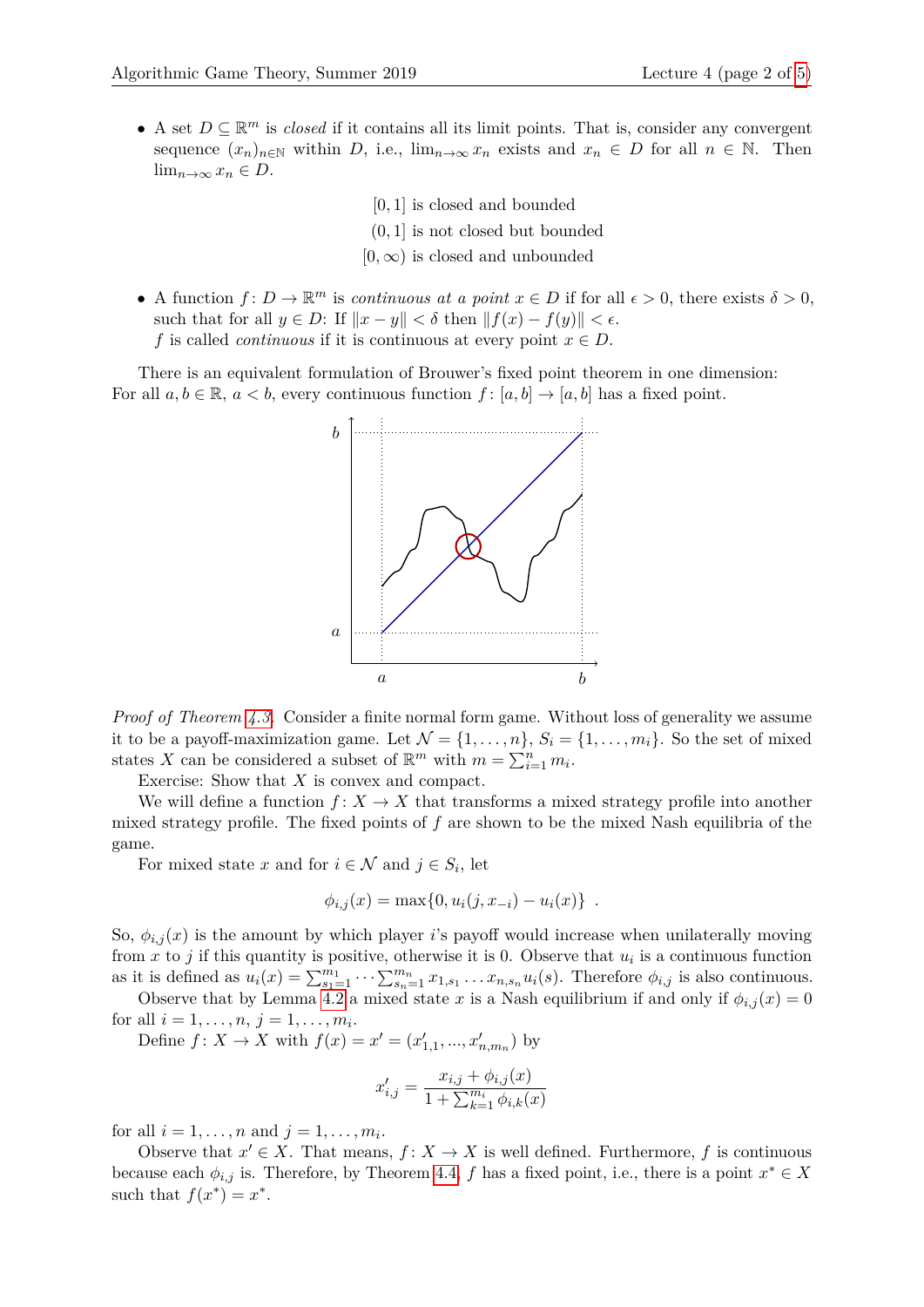We only need to show that every fixed point  $x^*$  of  $f$  is a mixed Nash equilibrium. So, in other words, we need to show that  $f(x^*) = x^*$  implies that  $\phi_{i,j}(x^*) = 0$  for all  $i = 1, \ldots, n$ ,  $j = 1, \ldots, m_i$ .

Fix some  $i \in \mathcal{N}$ . Once we have shown that  $\phi_{i,j}(x^*) = 0$  for  $j = 1, \ldots, m_i$ , we are done.

Let *j*' be chosen such that  $u_i(j', x_{-i}^*)$  is minimized among the *j*' such that  $x_{i,j'}^* > 0$ . As  $u_i(x^*)$  is defined to be  $\sum_{j=1}^{m_i} x_{i,j}^* \cdot u_i(j, x_{-i}^*)$ , we have  $u_i(x^*) = \sum_{j=1}^{m_i} x_{i,j}^* \cdot u_i(j, x_{-i}^*) \geq \sum_{j=1}^{m_i} x_{i,j}^* \cdot u_i(j', x_{-i}^*) =$  $u_i(j', x_{-i}^*)$ . Therefore  $\phi_{i,j'}(x^*) = \max\{0, u_i(j', x_{-i}^*) - u_i(x^*)\} = 0$ .

We now use the fact that  $x^*$  is a fixed point. Therefore, we have

$$
x_{i,j'}^* = \frac{x_{i,j'}^* + \phi_{i,j'}(x^*)}{1 + \sum_{k=1}^{m_i} \phi_{i,k}(x^*)} = \frac{x_{i,j'}^*}{1 + \sum_{k=1}^{m_i} \phi_{i,k}(x^*)}.
$$

As  $x_{i,j'}^* > 0$ , we also have

$$
1 = \frac{1}{1 + \sum_{k=1}^{m_i} \phi_{i,k}(x^*)} ,
$$

and so

$$
\sum_{k=1}^{m_i} \phi_{i,k}(x^*) = 0 \ .
$$

Since  $\phi_{i,k}(x^*) \geq 0$  for all *k*, we have to have  $\phi_{i,k}(x^*) = 0$  for all *k*. This completes the proof.

## **2 Computing Nash Equilibria in Bimatrix Games**

While we now know that mixed Nash equilibria always exist, we have no idea how to compute them. There are infinitely many mixed strategies, so even exhaustive search is not an option.

In the remainder of today's lecture, we will see how to reduce the search space to a finite one and get an idea how a more sophisticated algorithm work. To this end, we will consider a bimatrix utility-maximization game. Let  $A \in \mathbb{R}^{m_1 \times m_2}$  be the row player's utility matrix, and  $B \in \mathbb{R}^{m_1 \times m_2}$  be the column player's utility matrix. Mixed strategies correspond to real-valued vectors. We call  $x \in \mathbb{R}^{m_1}$  the row player's mixed strategy and  $y \in \mathbb{R}^{m_2}$  the column player's mixed strategy. Note that by this notation, we can simply write the players' utilities as matrix products, namely  $u_{\text{row}}(x, y) = x^T A y$ ,  $u_{\text{col}}(x, y) = x^T B y$ .

Without loss of generality, we can assume that all entries in *A* and *B* are positive. This is because adding some value *c* to all entries in *A* or *B* shifts all utilities the same way.

Furthermore, for a vector x let  $supp(x)$  denote the set of entries in which it is strictly positive (support), i.e.,  $\text{supp}(x) = \{i \mid x_i > 0\}$ . Given this new notation, Lemma [4.2](#page-0-1) can be re-written as follows.

**Lemma 4.5.** *x is best response to y if and only if for all*  $i \in \text{supp}(x)$ *:*  $(Ay)_i = \max_k (Ay)_k$ *y is best response to <i>x if and only if for all*  $i \in \text{supp}(y)$ *:*  $(x^T B)_i = \max_k (x^T B)_k$ 

Using this lemma, we can state: a pair of arbitrary real-valued vectors  $(x, y) \in \mathbb{R}^{m_1} \times \mathbb{R}^{m_2}$  is a mixed Nash equilibrium if and only if there are numbers  $u, v > 0$  such that

$$
\sum_{i} x_{i} = 1 \qquad (Ay)_{i} \le u \quad \text{for all } i \qquad (Ay)_{i} = u \quad \text{for all } i \in \text{supp}(x)
$$
\n
$$
\sum_{i} y_{i} = 1 \qquad (x^{T}B)_{i} \le v \quad \text{for all } i \qquad (x^{T}B)_{i} = v \quad \text{for all } i \in \text{supp}(y)
$$
\n
$$
x, y \ge 0
$$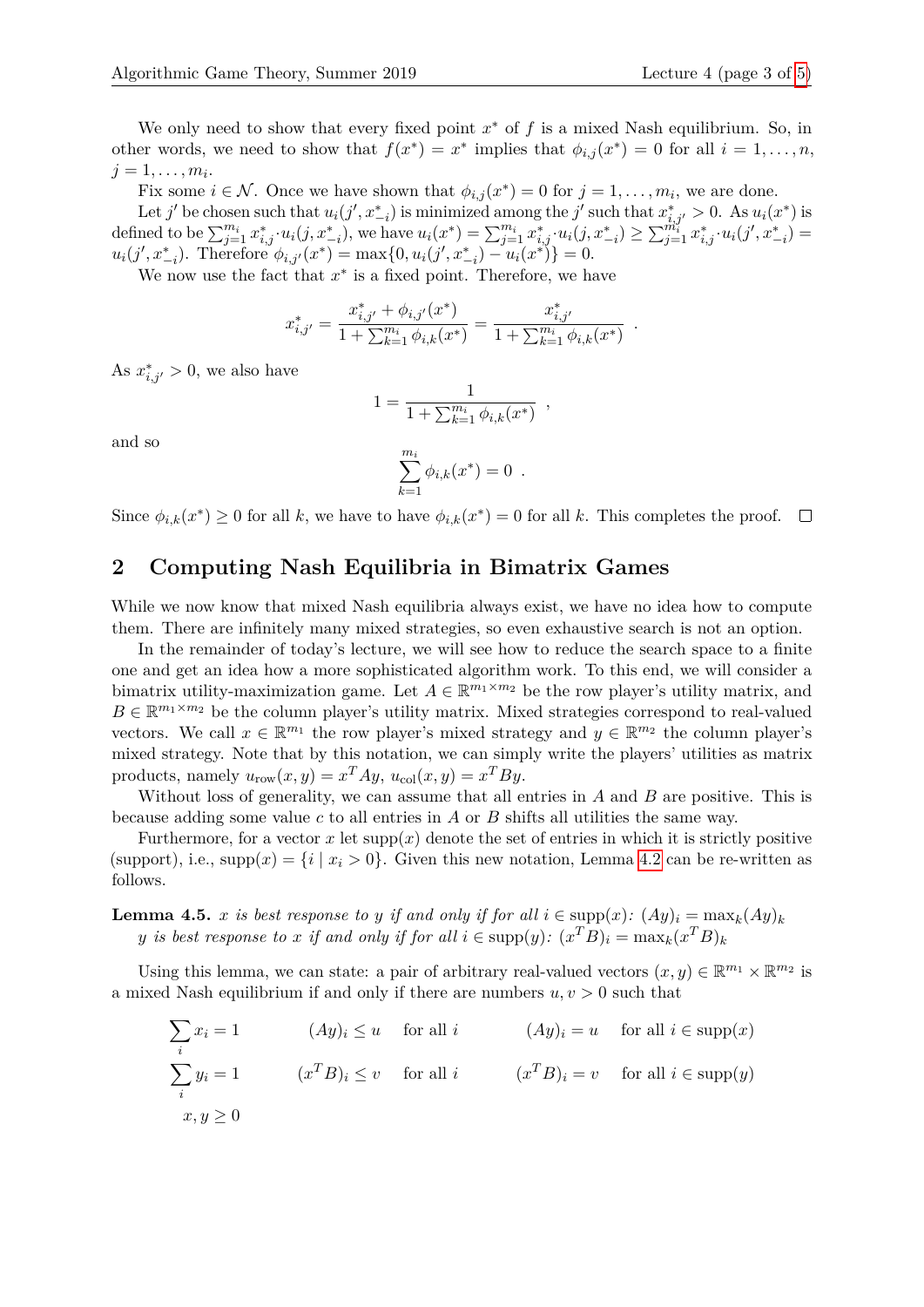We can substitute  $\tilde{x}$  for  $x/v$ ,  $\tilde{y}$  for  $y/u$ . To find a mixed Nash equilibrium, it is sufficient to find real vectors  $\tilde{x}, \tilde{y}$  such that there are  $u, v > 0$  for which

$$
\sum_{i} \tilde{x}_{i} = 1/v \qquad (A\tilde{y})_{i} \le 1 \quad \text{for all } i \qquad (A\tilde{y})_{i} = 1 \quad \text{for all } i \in \text{supp}(\tilde{x})
$$

$$
\sum_{i} \tilde{y}_{i} = 1/u \qquad (\tilde{x}^{T}B)_{i} \le 1 \quad \text{for all } i \qquad (\tilde{x}^{T}B)_{i} = 1 \quad \text{for all } i \in \text{supp}(\tilde{y})
$$

$$
\tilde{x}, \tilde{y} \ge 0
$$

Note that  $u, v > 0$  only appear in the conditions  $\sum_i \tilde{x}_i = 1/v$  and  $\sum_i \tilde{y}_i = 1/u$ . As vectors are non-negative, they exist if and only if  $\tilde{x} \neq 0$  and  $\tilde{y} \neq 0$ .

This, once again, simplifies our task: We have to find vectors  $\tilde{x}, \tilde{y} \neq 0$  for which

$$
(A\tilde{y})_i \le 1 \quad \text{for all } i \qquad (A\tilde{y})_i = 1 \quad \text{for all } i \in \text{supp}(\tilde{x})
$$
  

$$
(\tilde{x}^T B)_i \le 1 \quad \text{for all } i \qquad (\tilde{x}^T B)_i = 1 \quad \text{for all } i \in \text{supp}(\tilde{y})
$$
  

$$
\tilde{x}, \tilde{y} \ge 0
$$

This already gives us a naive algorithm that runs in finite time: Try out any non-empty set for supp $(\tilde{x})$  and supp $(\tilde{y})$ . Note that we now have  $|\text{supp}(\tilde{x})| + |\text{supp}(\tilde{y})|$  variables to set and the same number of linear equations. So, usually, there will a unique solution. Find this solution and check whether it also fulfills the inequalities. We already followed this approach last time when we computed the mixed Nash equilibria of the  $2 \times 2$  Inspection Game. We guessed that both supports comprise both strategies and solved the resulting equalities.

## **3 Bonus: Lemke–Howson Algorithm**

The following section was not covered in class and is not relevant for the exams.

A smarter algorithm is the Lemke–Howson algorithm. It is a lot like the simplex algorithm for linear programming. The idea is to simplify notation by combining the two matrices *A* and *B* into one matrix *C* by setting

$$
C = \left(\begin{array}{cc} 0 & B^T \\ A & 0 \end{array}\right)
$$

Then, the problem becomes to find  $\tilde{z} \neq 0$  such that

$$
(C\tilde{z})_i \le 1
$$
 and  $\tilde{z}_i \ge 0$  and  $(\tilde{z}_i = 0 \text{ or } (C\tilde{z})_i = 1)$  for all  $i$ 

The conditions  $(C\tilde{z})_i \leq 1$  and  $\tilde{z}_i \geq 0$  define a polytope in  $\mathbb{R}^{m_1+m_2}$ . Each condition  $(C\tilde{z})_i = 1$ and  $\tilde{z}_i = 0$  corresponds to a hyperplane in this space. The hyperplanes are the boundaries of the polytope. Overall, we have  $2(m_1 + m_2)$  such hyperplanes. In each vertex of the polytope (in the non-degenerate case),  $m_1 + m_2$  hyperplanes intersect because this is the dimension of the space. We have to find the point at which *the right hyperplanes* intersect, namely for each *i* we either want  $\tilde{z}_i = 0$  or  $C\tilde{z}_i = 1$ .

It is easy to find a vertex fulfilling this condition for all but one *i*. The Lemke–Howson algorithm starts at such a vertex and moves to one for which again all or all but one of the conditions are fulfilled. If one does things the right way, no cycles can occur and therefore eventually one has to reach a vertex at which all conditions are fulfilled.

**Example 4.6.** *Although matrices C derived from bimatrix games have the off-diagonal block structure, it is instructive to consider the following*  $2 \times 2$  *matrix* 

$$
C = \left(\begin{array}{cc} 1 & 2 \\ 2 & 1 \end{array}\right) .
$$